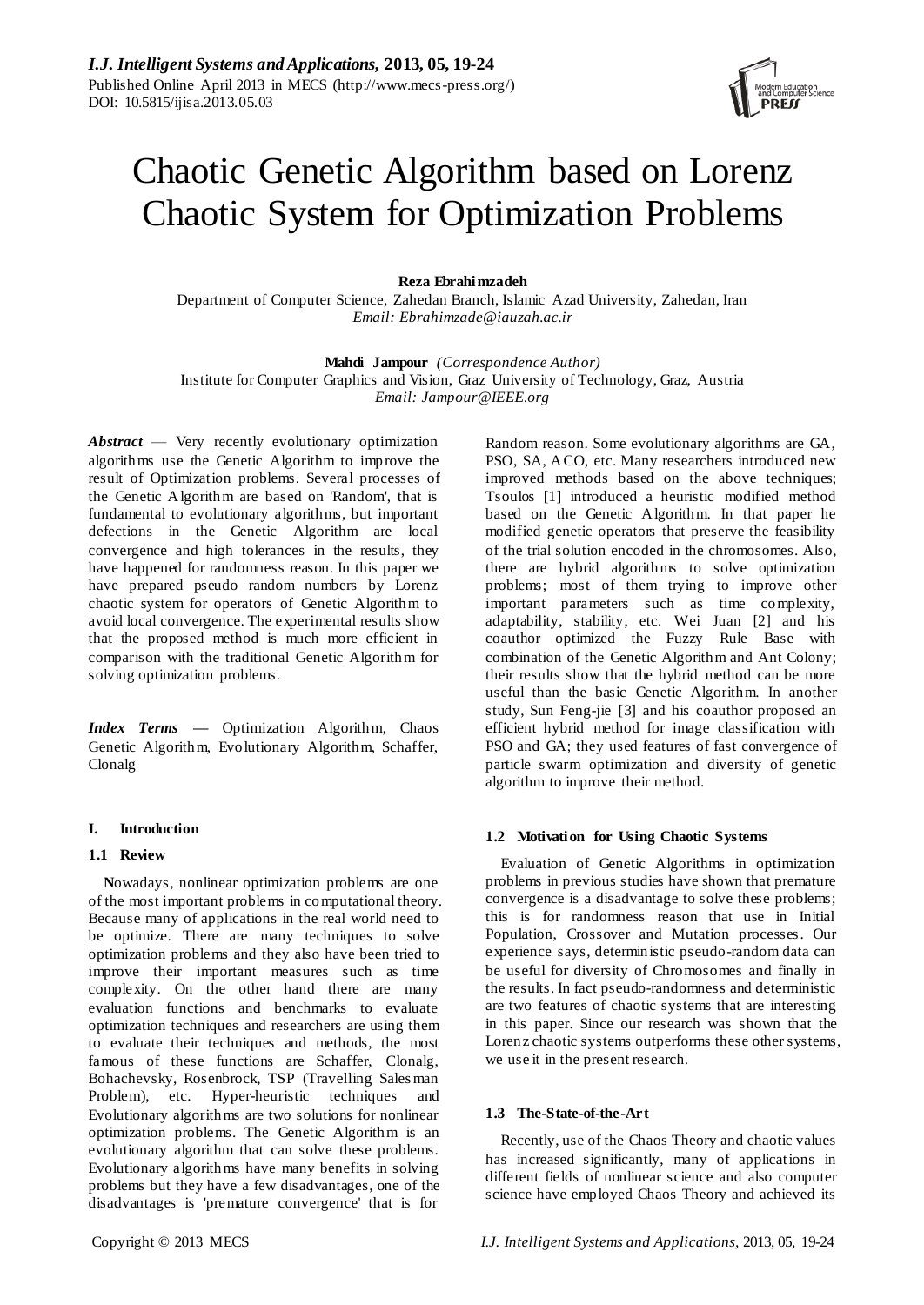benefits, such as Encryption algorithms that use a chaotic map to create secure images in image encryption techniques [4, 5, 6 and 7], using chaotic systems in Time Series Predictions [8 and 9] and Communication systems [10], for Clustering that Chang and Huang [11] proposed a chaos clustering approach based on Genetic Algorithm in their contribution and achieved both enhance to diversity and extract clustering rules for achieving a potential moving track of evolution to improve the convergence performance. Also in Optimization Problems [12 and 13] where Gandomi and his coauthors in [12] proposed a Chaotic Accelerated PSO that can outperform standard APSO with appropriate performance in comparison with other algorithms and in application to a complex problem. Most of the optimization methods which use chaotic systems instead of random processes trying to generate deterministic data with random values. The Genetic Algorithm, Particle Swarm Optimization and other Evolutionary Algorithms are some of the methods recently use chaotic systems.



Fig. 1: Basic Genetic Algorithm flowchart

## **II. Basic Genetic Algorithm**

The Genetic Algorithm was introduced by Professor John Holland in the 1970s who took advantage of some phenomenon in natural evolution; he introduced his idea based on Darwin's Biological Evaluation as an optimization algorithm. The main idea in this technique is derived from natural evolution so there are some biological operators such as Crossover, Mutation and Selection [14]. There are three part of this process which are randomly generated, namely the Initial Population, the Crossover and the Mutation. In the first step of the process, the Initial Population in the Genetic Algorithm generates some random solutions. In the second step, the random value of Crossover aid to make new offspring and in the third step, with random value of Mutation let to change a few of gens [15]. Figure 1 shows a flowchart of the basic Genetic Algorithm idea. Where there are some important sections such as Initial Population, Fitness evaluation, Crossover and Mutation. In general, the Genetic Algorithm strictly depends on Crossover and Mutation operators; this means that the Random function is very important in the Genetic Algorithm. The Genetic Algorithm has desirable time complexity, but it can still be improved further.

## **III. Chaotic Systems**

The idea of using chaotic systems instead of a random process has been noticed in optimization problems. Chaos is a common non-linear phenomenon in nature, which fully reflects the complexity of the system. Chaos is random and has a clutter performance like a random variable [16]; in fact the rule of randomness can be played by chaotic dynamics instead of a random process [17]. Chaotic systems include features that can be important in optimization problems, such as:

- The sensitive dependence on initial conditions;
- The quasi-stochastic property;
- Ergodicity.

Implementation and Analysis of optimization based on chaotic systems in this paper show that the above features are important and they can improve the efficiency of the Genetic Algorithm in solving computational problems.

$$
\begin{aligned}\n\dot{x} &= 10(y - x) \\
\dot{y} &= 28x - xz + y \\
\dot{z} &= xy - \frac{8}{3}z\n\end{aligned} (1)
$$

# **3.1 Lorenz Chaotic Systems**

The Lorenz system is one of the famous chaotic systems that it was introduced by Edward Lorenz. Lorenz system equations were introduced in equation

Copyright © 2013 MECS *I.J. Intelligent Systems and Applications,* 2013, 05, 19-24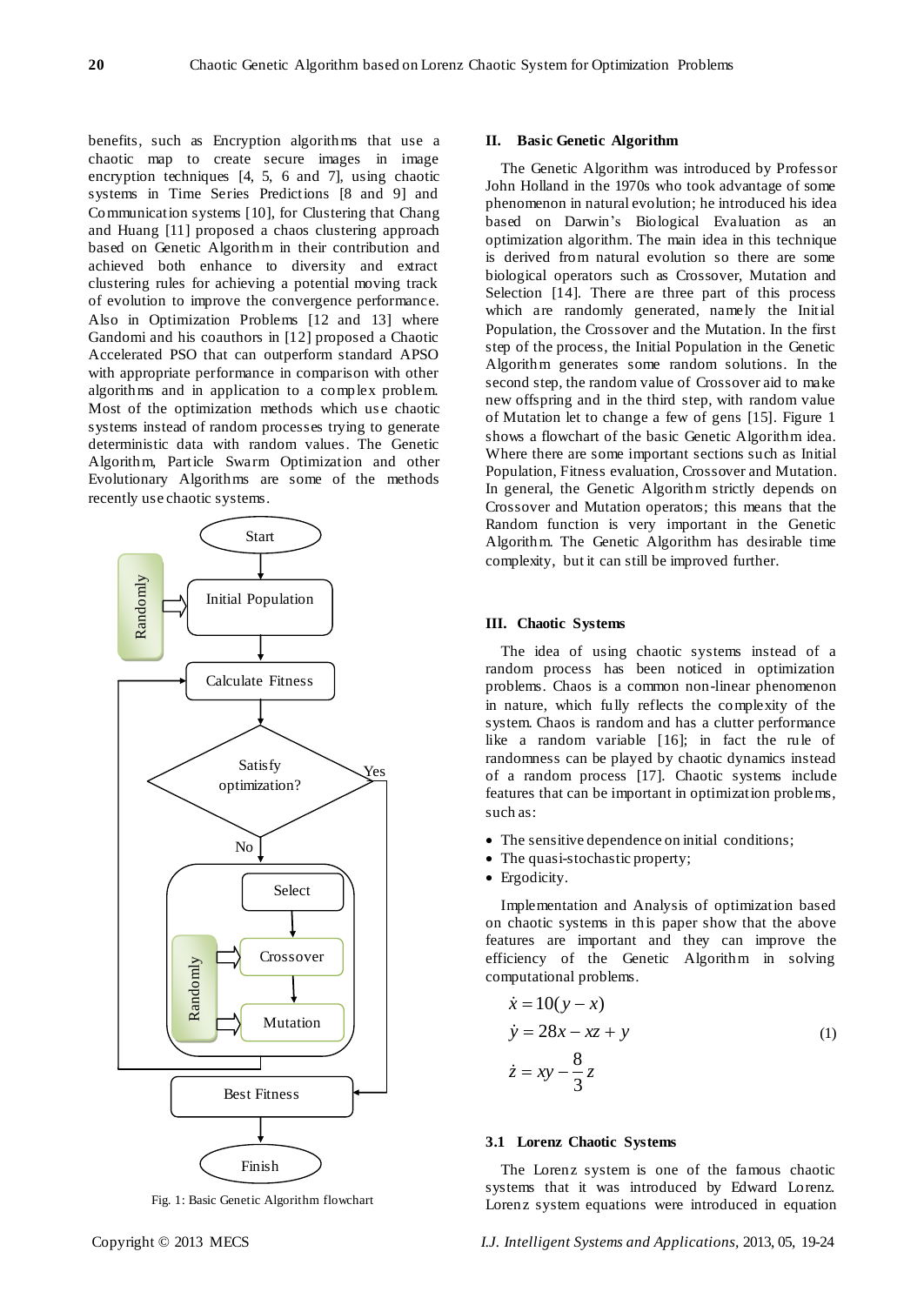(1); the Lorenz system is a 3 dimensional system and its lyapunov exponents have been shown in figure 2, where three exponents are  $\lambda_1 = 1.06$   $\lambda_2 = 0$  and  $\lambda_3 = -12.7$ [18, 19].



Fig. 2: Lorenz system's lyapunov exponents

According to the Lorenz chaotic system in equation (1), its output has been generated and compared with random values. Figure 3 shows the comparison between random values and Lorenz chaotic output values. As we generated 10,000 random and chaos numbers between 1 and 10; it is obvious the count of each numbers must be  $1000 \pm \alpha$ , which the diversity of values in Genetic Algorithm mechanism will be better than if  $\alpha \rightarrow 0$ . On the other hand, the local convergence that is a disadvantage of traditional the Genetic Algorithm will happen if the value of  $\alpha$  is growth.

### **IV. Chaotic Genetic Algorithm**

Genetic Algorithm uses random processes in Initial population, Crossover and Mutation process that they can be replaced with chaotic systems such as Lorenz or other chaotic systems such as Hennon map, Logistic map, etc. Pseudo-randomness and ergodicity are two dynamic characteristic of chaotic structures and they are the reason of using chaos systems in Genetic Algorithm instead random processes because they will avoid local convergence. The flowchart of proposed Chaotic Genetic Algorithm has been shown in figure 4; in proposed method we replace random processes in Initial population, Crossover and Mutation with Lorenz chaotic output.



Fig. 3: The frequency charts of 10,000 generated Random and Chaotic numbers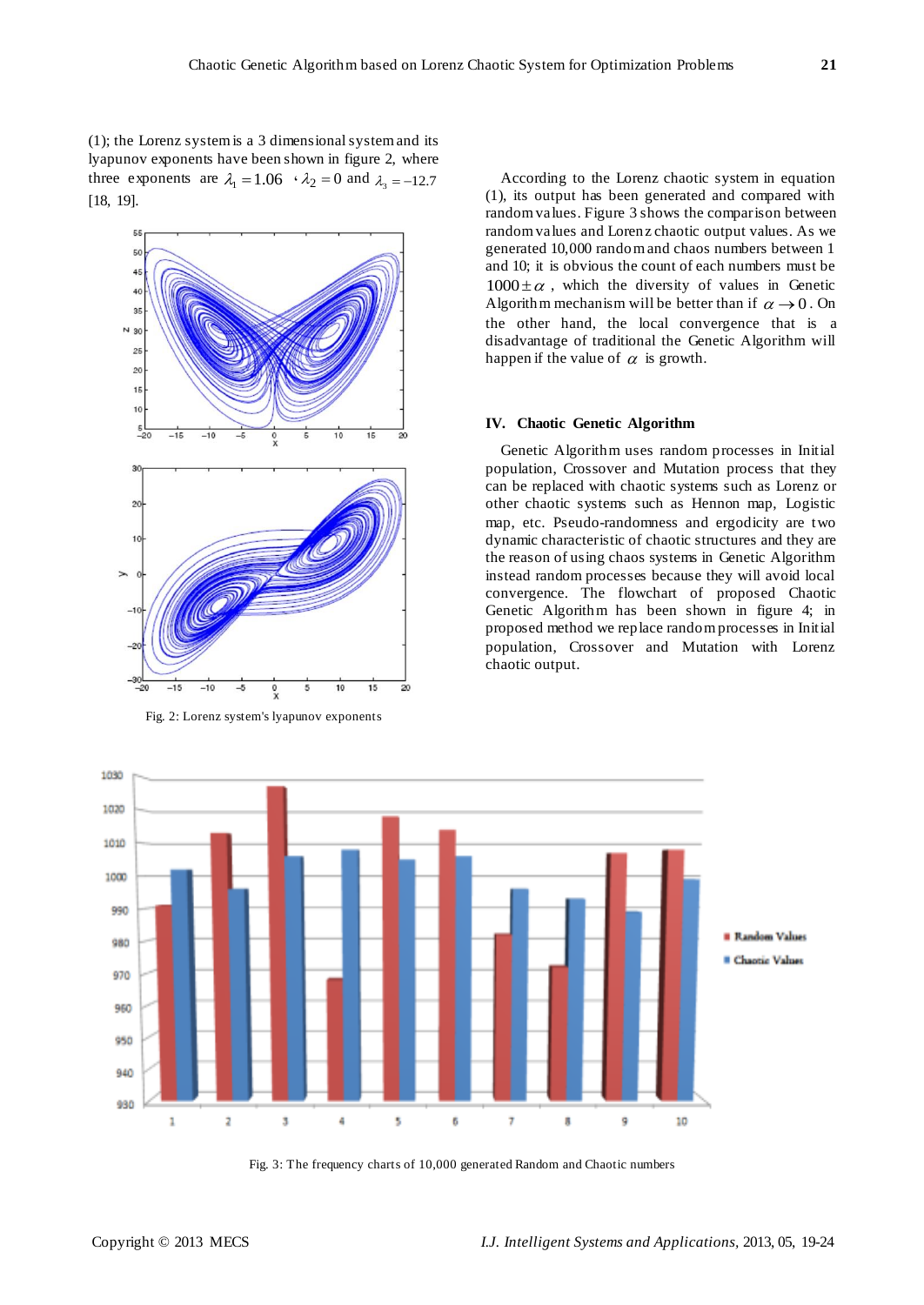

Fig. 4: Chaotic Genetic Algorithm flowchart

#### **V. Chaotic Genetic algorithm [and Benchmarks](javascript:void(0))**

We implement the Chaos Genetic Algorithm based on the Lorenz chaotic system in MATLAB and test on some famous benchmarks such as Schaffer and Clonalg functions. Schaffer is introduced in equation (2) and also we introduce Clonalg in equation (3). These two functions have many good features for optimization problems such as kind of acceptable optimums. These functions have been shown in figure 5.

$$
f(x, y)=0.5 - \frac{\sin^2\sqrt{x^2 + y^2} - 0.5}{(1 + 0.001(x^2 + y^2))^2} \quad x, y \in [-100, 100] \tag{2}
$$

$$
f(x, y) = x \sin(4\pi x) - y \sin(4\pi y + \pi) + 1
$$
  $x, y \in [-200, 200]$  (3)

 value 1 at point (0, 0) but we define 0.9975 as the The Schaffer function reaches the global maximum

criteria situation in the Genetic Algorithm and proposed Chaos Genetic Algorithm (CGA). Other parameters of Genetic Algorithm such as population size, probability of crossover, etc. have been introduced below. Figure 6 (a) show the results of GA and proposed CGA on the Schaffer function.

- Population Size = 40;
- Probability Crossover = 0.6;
- Probability Mutation  $= 0.02$ ;



(b)

Fig. 6: (a) The GA and CGA criteria satisfaction on Schaffer function, (b) Decreasing of time complexity when Population size is increase

As it is sensible in the Figures 6 and 7, the result of CGA based on Lorenz chaotic system on the Schaffer function is much more efficient than basic GA. The result of time complexity also decreases with increasing population size in GA and CGA. Figure 6 (b) shows the effect of growing population size in GA and CGA on the Schaffer function. We have tested the above method on the Clonalg function and the results were as well as Schaffer function, figure 7 shows my experience on Clonalg function.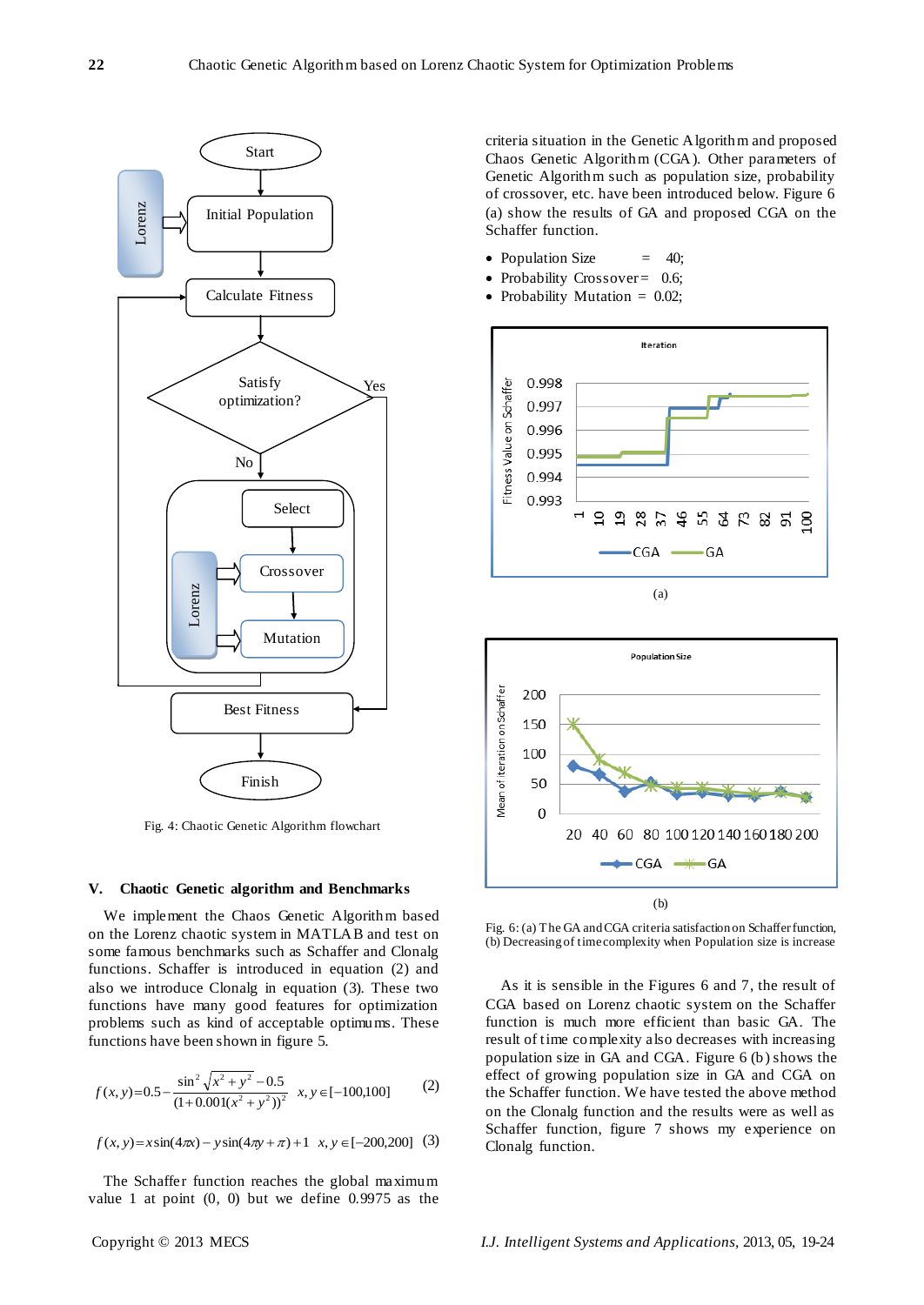





Fig. 7: (a) The GA and CGA criteria satisfaction on Clonalg function, (b) Decreasing of time complexity when Population size is increase

## **VI. Conclusion**

In this paper, the Lorenz chaotic system was used instead randomness in the basic Genetic Algorithm. We introduced a hybrid method which uses a chaotic system that can avoid premature convergence. The proposed chaotic system is Lorenz, which is a famous three dimension dynamic chaotic system. The results achieved in this experience show that Chaos Genetic Algorithm is more efficient than the traditional Genetic Algorithm and can converge to the optimum solution rapidly. %34 improvement in Schaffer function and %54 improvement in Clonalg function are two sample results of our method that achieved by Lorenz Chaotic Genetic Algorithm proposed in this paper. The results of our implementation show improving of Chaos Genetic Algorithm instead traditional Genetic Algorithm but there are some other famous chaotic systems such as Henon map, Logistic map, Rossler map, Tent map, Zaslavskii map, etc. that can be used instead Lorenz system and also evaluate their results to find out the most efficient one.

## **Acknowledgements**

Authors would like to thank Professor Axle Pinz for his support; moreover this work was partly funded by Islamic Azad University of Zahedan, Iran.

## **References**

- [1] Ioannis G. Tsoulos: Solving constrained optimization problems using a novel genetic algorithm. Applied Mathematics and Computation (AMC) 208(1):273-283 (2009)
- [2] Wei Juan, Wang Ping: Optimization of Fuzzy Rule Based on Adaptive Genetic Algorithm and Ant Colony Algorithm. Computational and Information Sciences (ICCIS), International Conference on 359-362 (2010)
- [3] Sun Feng-jie, Tian Ye: Transmission Line Image Segmentation Based GA and PSO Hybrid Algorithm. Computational and Information Sciences (ICCIS), International Conference on 677-680 (2010)
- [4] Lili Liu, Qiang Zhang, Xiaopeng Wei: A RGB image encryption algorithm based on DNA encoding and chaos map. Computers & Electrical Engineering (CEE) 38(5):1240-1248 (2012)
- [5] Leo Yu Zhang, Chengqing Li, Kwok-Wo Wong, Shi Shu, Guanrong Chen: Cryptanalyzing a chaosbased image encryption algorithm using alternate structure. Journal of Systems and Software (JSS) 85(9):2077-2085 (2012)
- [6] Xingyuan Wang, Lin Teng, Xue Qin: A novel colour image encryption algorithm based on chaos. Signal Processing (SIGPRO) 92(4):1101-1108 (2012)
- [7] A. Kanso, M. Ghebleh. A fast and efficient chaosbased keyed hash function. Communications in Nonlinear Science and Numerical Simulation, 18 (1) 109:123 (2013)
- [8] Hu Yuxia, Zhang Hongtao. Chaos Optimization Method of SVM Parameters Selection for Chaotic Time Series Forecasting. Physics Procedia, 25 (1) 588:594 (2012)
- [9] Qinglan Lia, Pengcheng Xu. Estimation of Lyapunov spectrum and model selection for a chaotic time series. Applied Mathematical Modelling, 36 (12) 6090:6099 (2012)
- [10] M. Eisencraft<sup>,</sup> R.D. Fanganiello, J.M.V. Grzybowski, D.C. Soriano, R. Attux, A.M. Batista. Chaos-based communication systems in non-ideal channels. Communications in Nonlinear Science and Numerical Simulation, 17 (12) 4707:4718 (2012)
- [11] Ming-Yuan Cheng and Kuo-Yu Huang, Genetic Algorithm-Based Chaos Clustering approach for